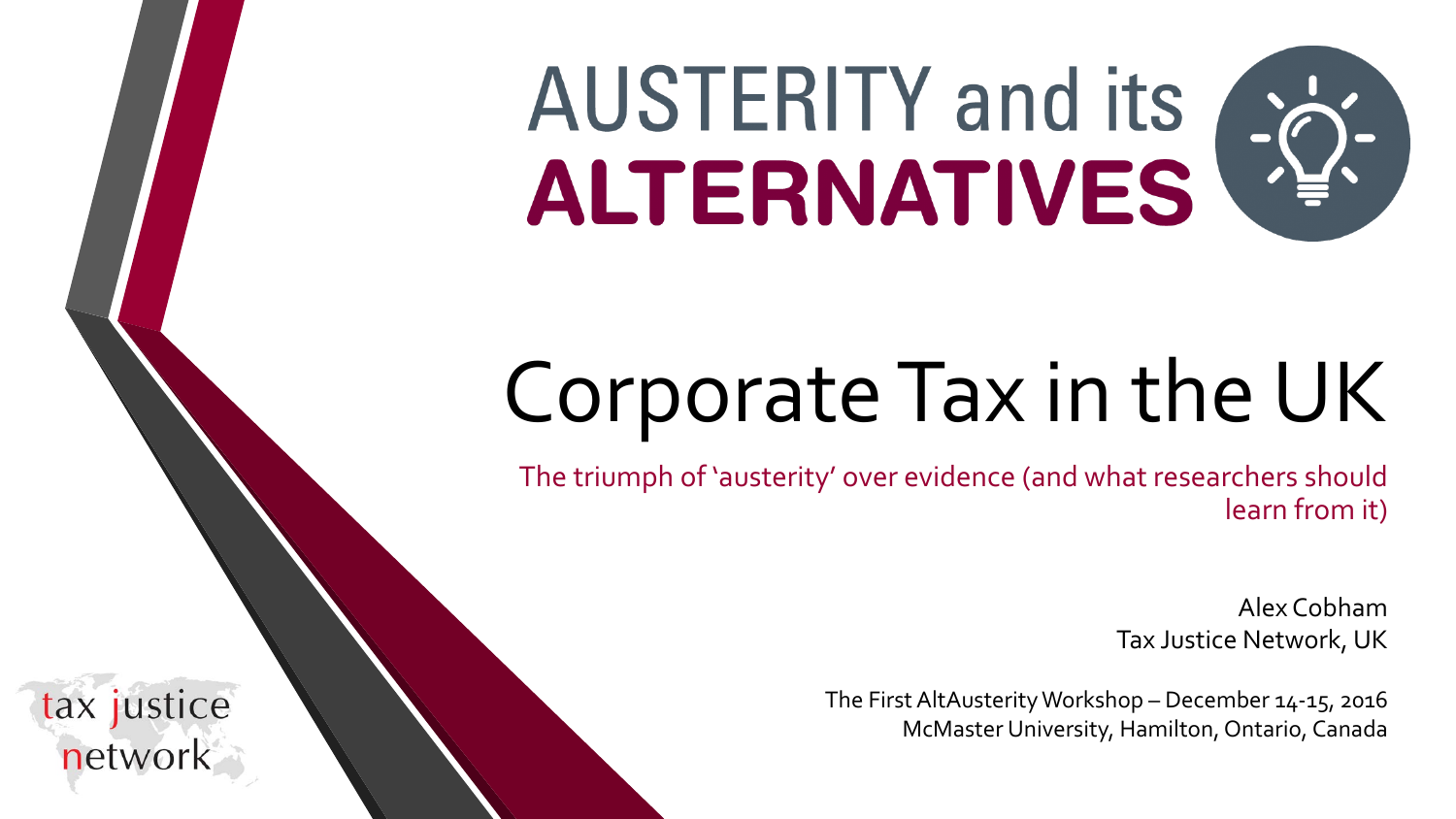

TJN has done more than any other organisation to put fiscal justice at the centre of the policy agenda. Tax issues should not be left to those who want to escape taxes! Changes will come when more and more citizens of the world take ownership of these matters. TJN is a powerful force acting in this direction.

*–Thomas Piketty, economist*

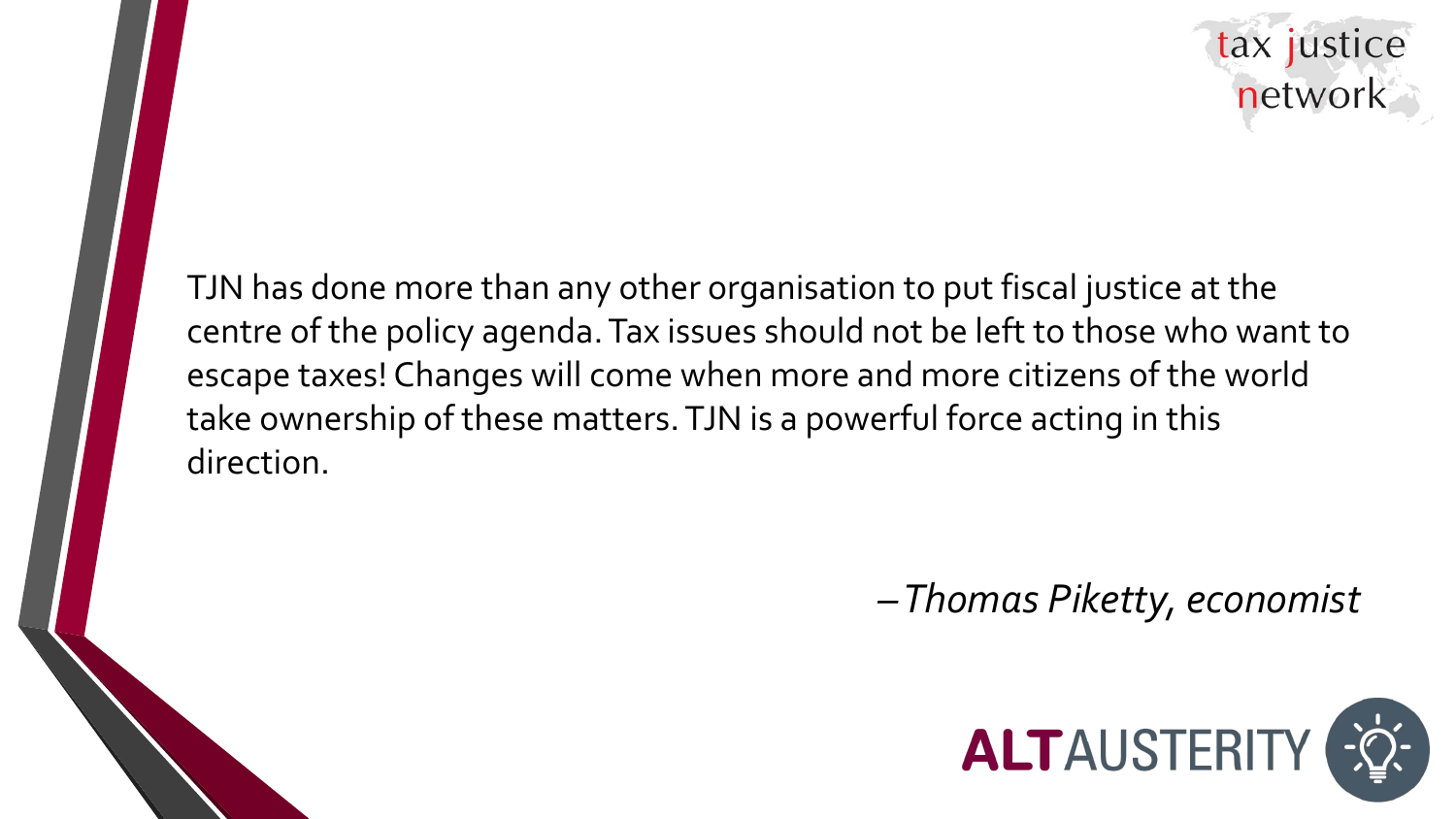

Austerity was the result of right-wing opportunism, exploiting instinctive popular concern about rising government debt in order to reduce the size of the state. This opportunism, and the fact that it was successful (in its own terms), reflects a failure to follow both economic theory and evidence.

*– Simon Wren-Lewis, economist*

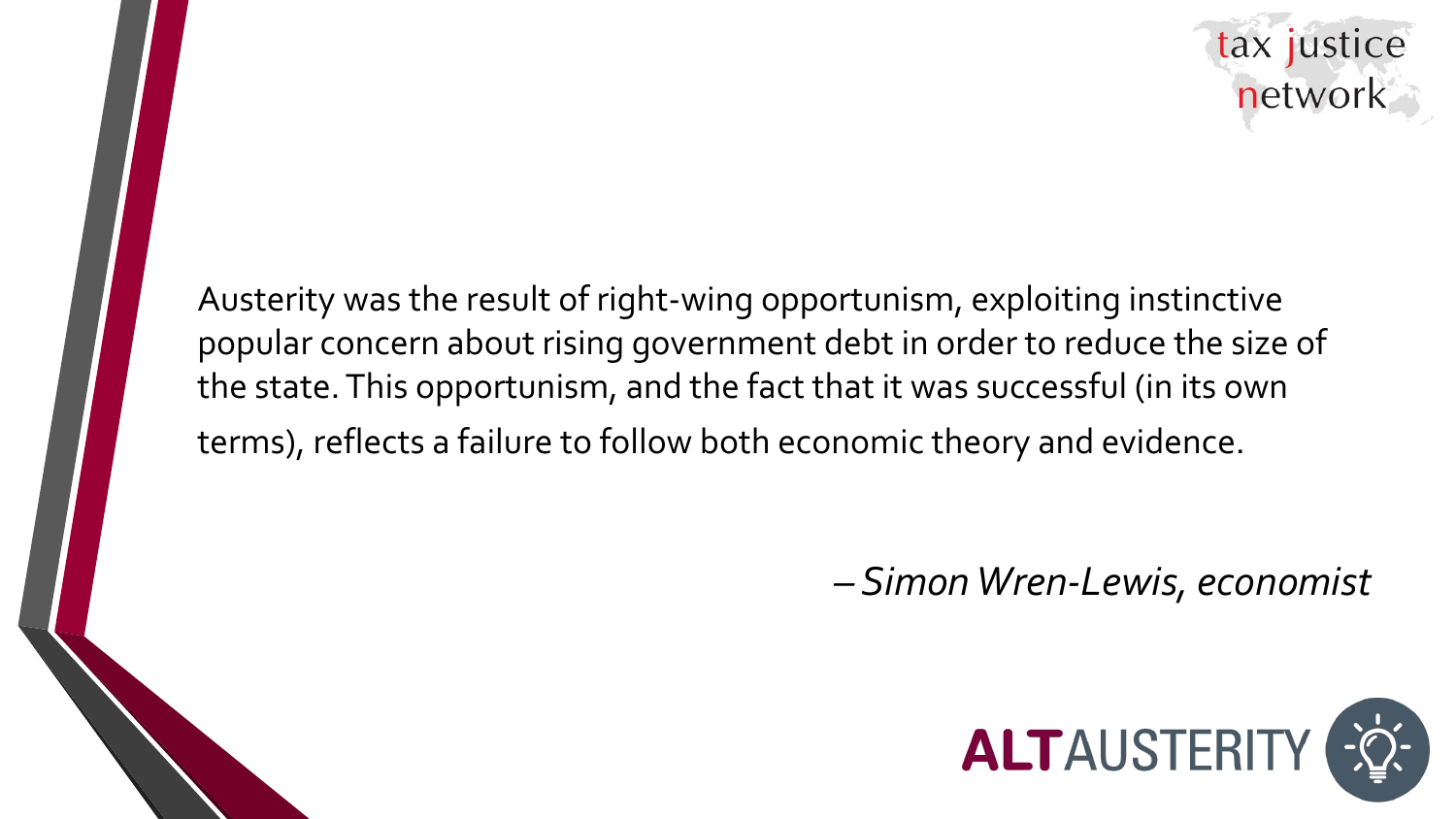

## **Overview**

- 1. Austerity: The consensus against
- 2. The UK's peculiarly tax-averse austerity
- 3. UK corporate tax: Paradigmatic triumph over evidence
- 4. Conclusions: Policy research or policy influence?

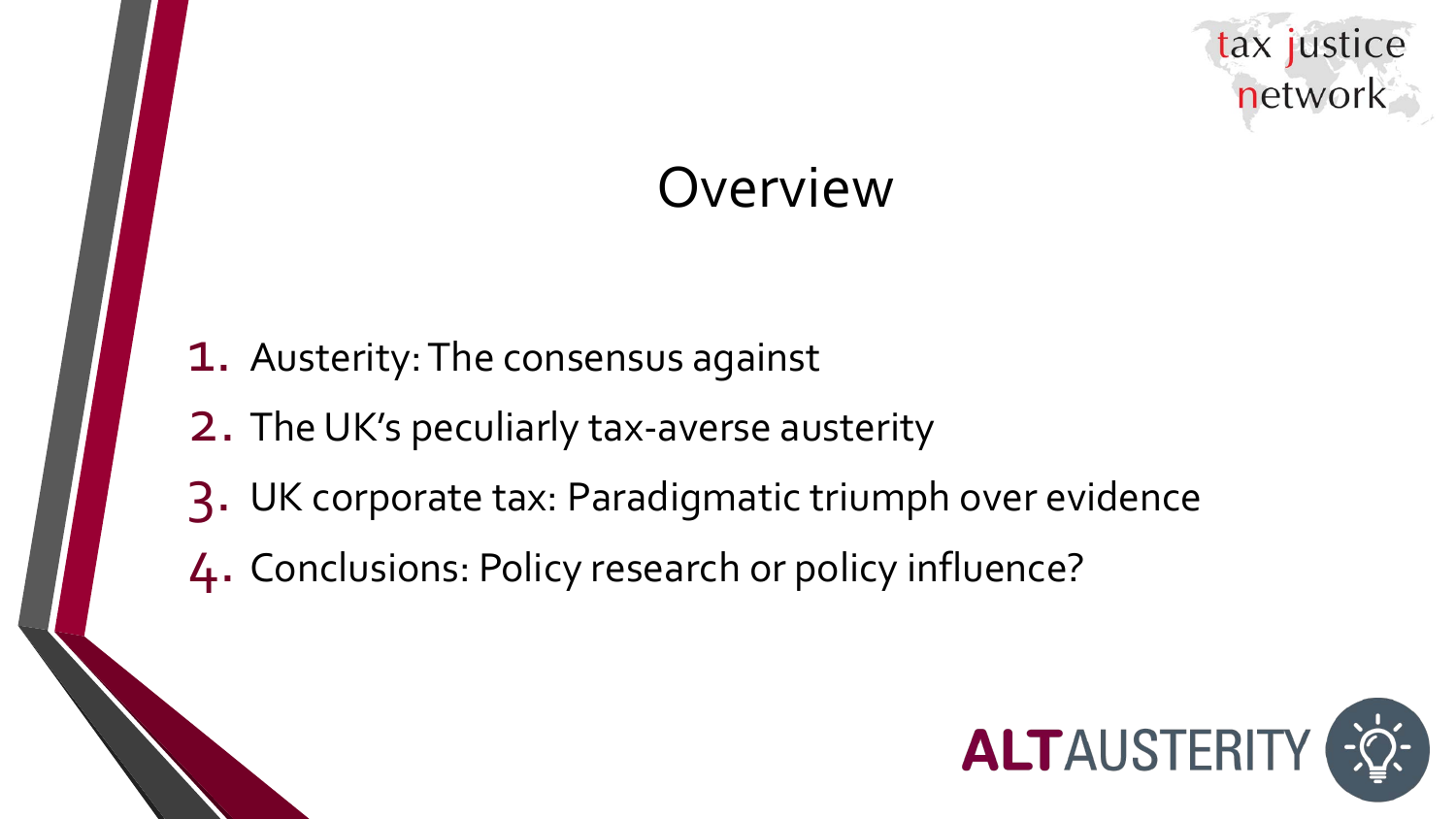### tax justice network

## 1. Austerity: The Consensus Against

- Two claims:
	- Expansionary fiscal contractions (EFCs) are possible.
	- EFCs are desirable 'cos/when high debt ratio => reduced economic growth
- Consensus evidence is weak/opposing:
	- Alesina and various, 1995-/ … But:
		- Mea culpas and retractions (IMF, 2010; Perotti, 2011)
		- Powerful new findings (esp. Jorda & Taylor, 2013)
		- Alesina et al (2015) which per Taylor (2015) now joins the consensus
	- Reinhardt & Rogoff (2010, 2012) … But:
		- Errors (Hendoren, 2011)
		- Powerful new findings (esp. Pescatori et al, 2013)
- D. Cobham, 2016:
	- There is a serious question as to why politicians have often insisted on austerity...
	- [T]he immediate conclusion is that the fiscal austerity imposed in so many countries has no serious intellectual justification.

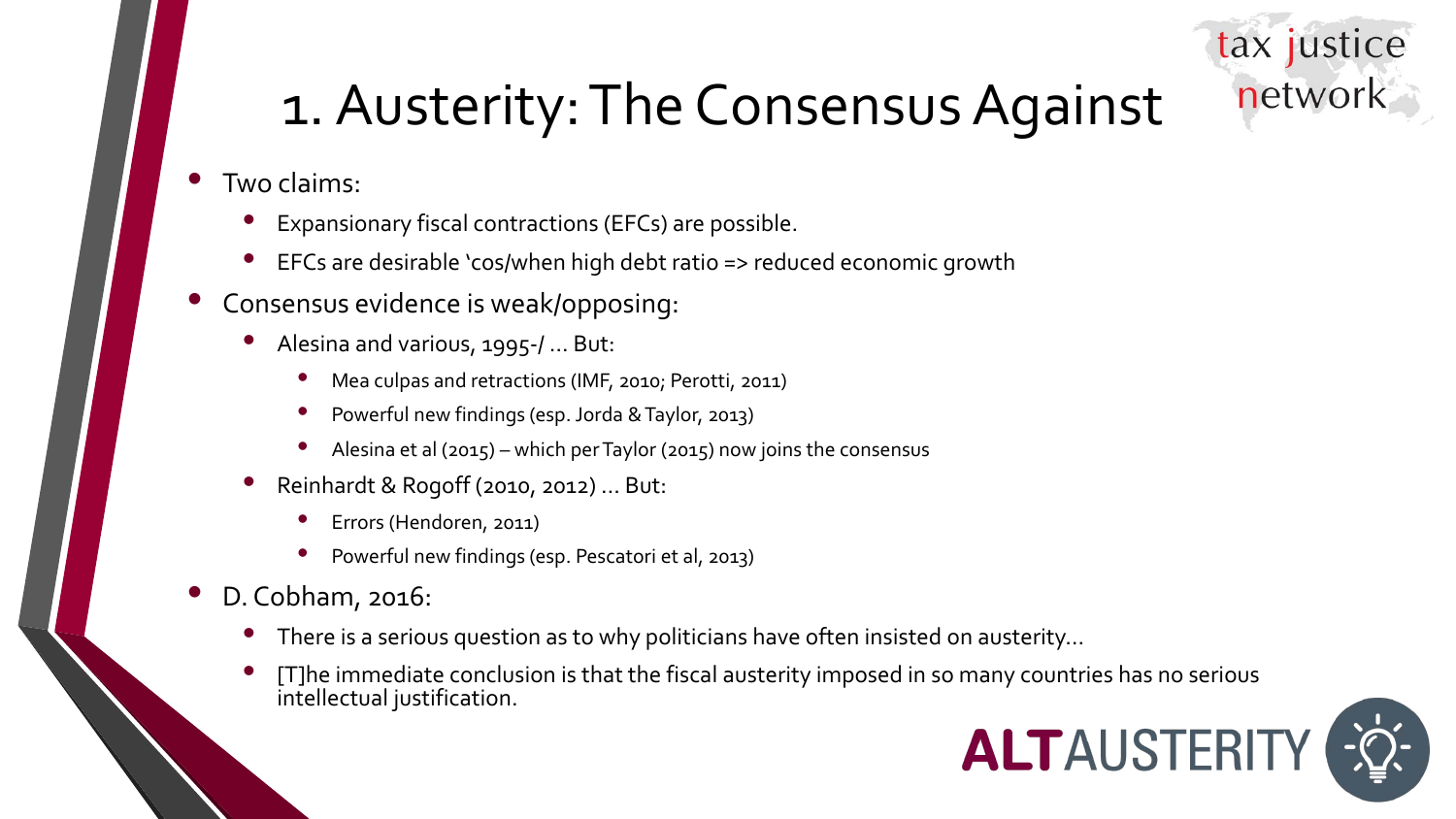

## 2. The UK's Tax Averse Austerity

- UK austerity has performed in line with the consensus view. National debt has risen; and growth has been anaemic. Wren-Lewis (2016) estimates a loss of around 4.5% of GDP (in level terms).
- Distribution impacts have been stark
	- Regressive across households (aside from Labour's 2010 top income tax rise)
	- Duffy (2015):
		- people living in (income) poverty made up 21% of the UK population, but bore 39% of the cuts;
		- people living with a disability made up 8% of the population, but bore 29% of the cuts
		- people living with the most severe disabilities made up just 2% of the population, but bore 15% of the cuts
	- Annesley, 2014 (and WBG): disproportionate burdens falling also on women.
- UN Committee on Economic, Social and Cultural Rights: reminded UK of its duties towards progressive achievement of rights, recommending a review in light of the fact that austerity measures "must be temporary, necessary, proportionate and not discriminatory, must not disproportionately affect the rights of disadvantaged and marginalized individuals and groups and respect the core content of rights". [+tax]
- Tax-aversion: a feature not a bug?

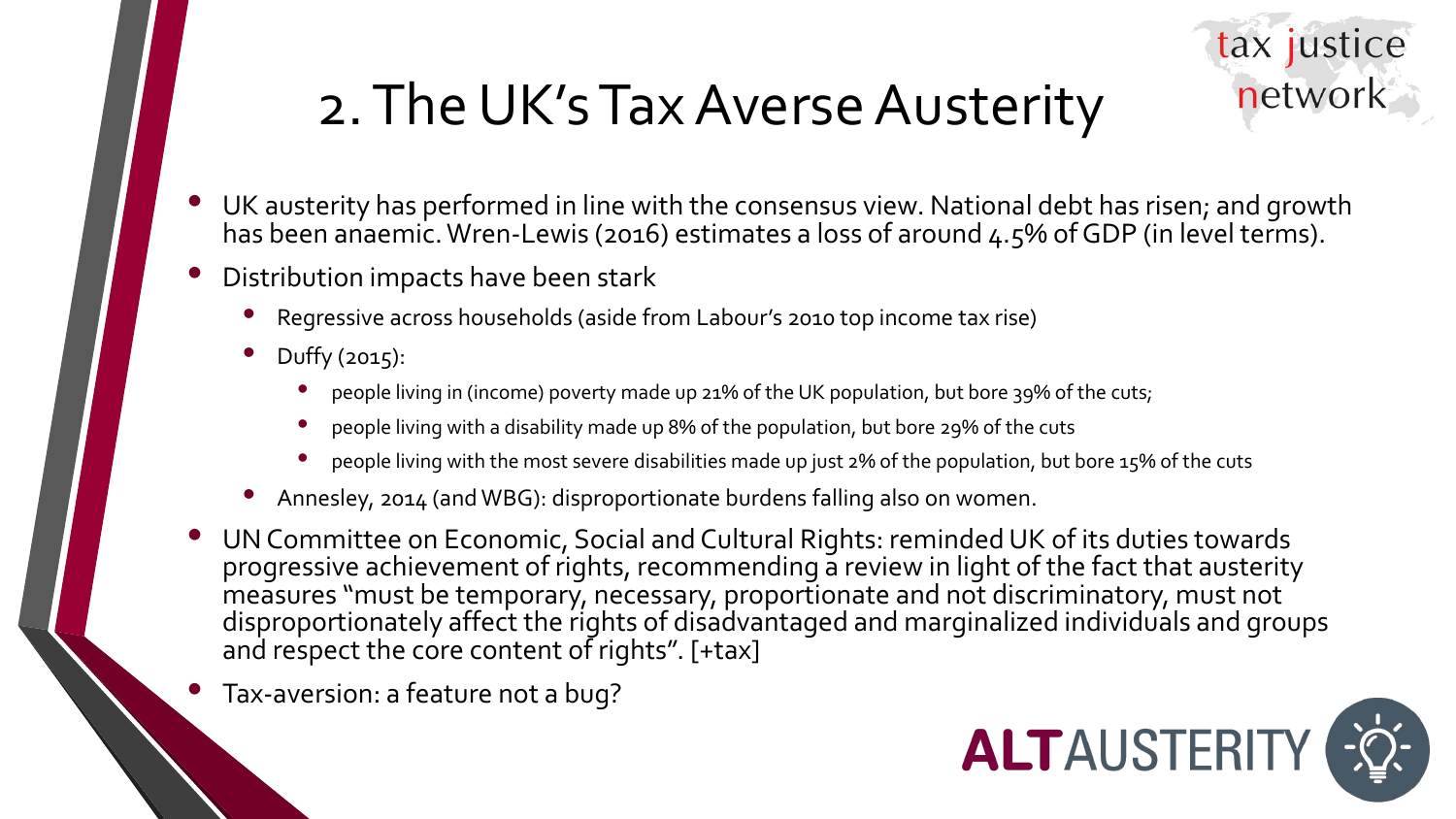#### Actual change in government receipts, 2009-2014, as % of deficit reduction





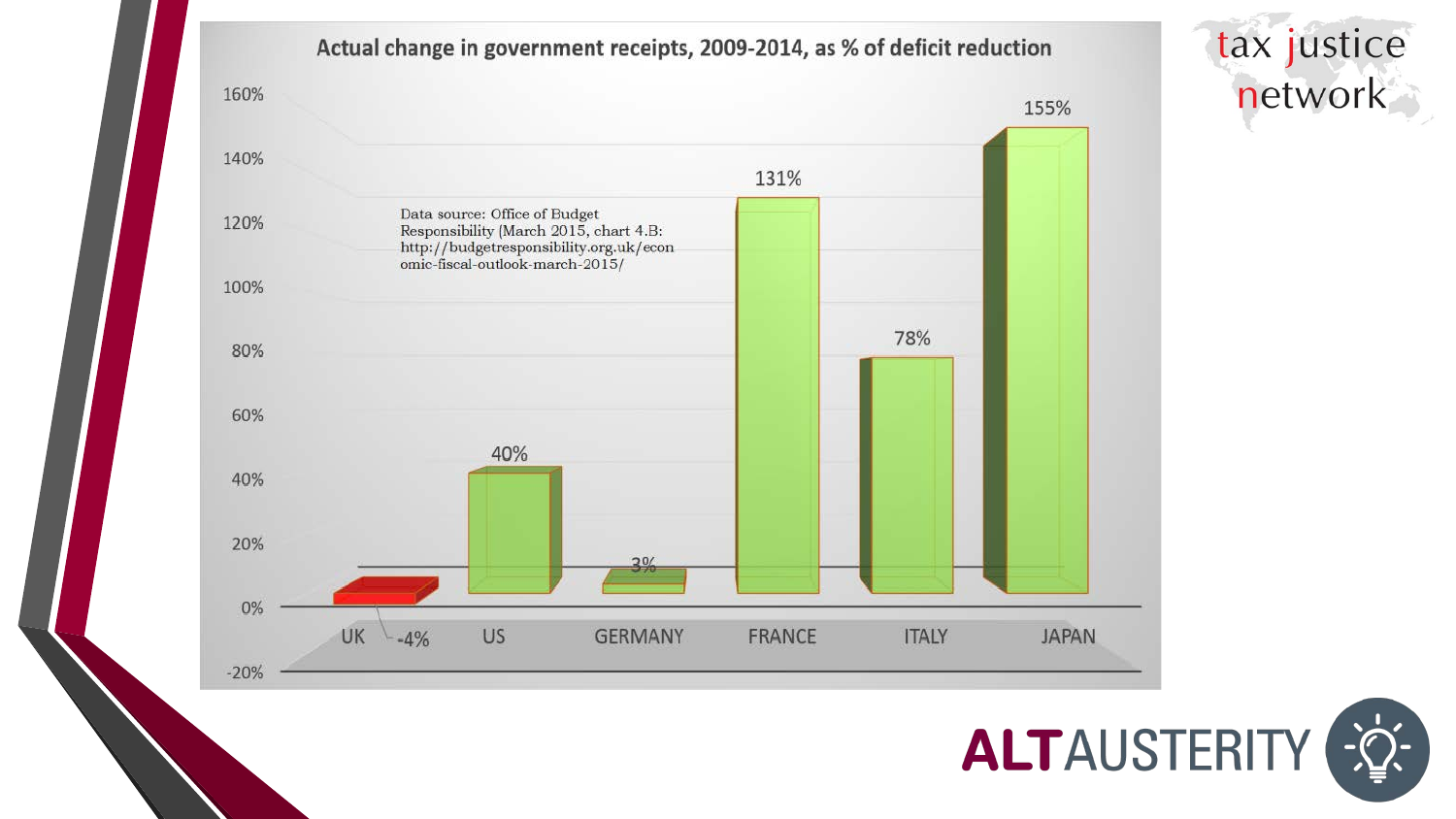

## 3. UK Corporate Tax

- Headline rate cut from 28% in 2010 over time to 18% (...15%?)
- Government's own analysis showed losses of £7.5bn p.a. by 2015; predicted another £2.5bn this parliament after allowing for 'behavioural change' (Laffer…)
- Office of Budget Responsibility predicted resulting increase in the corporate tax base of…

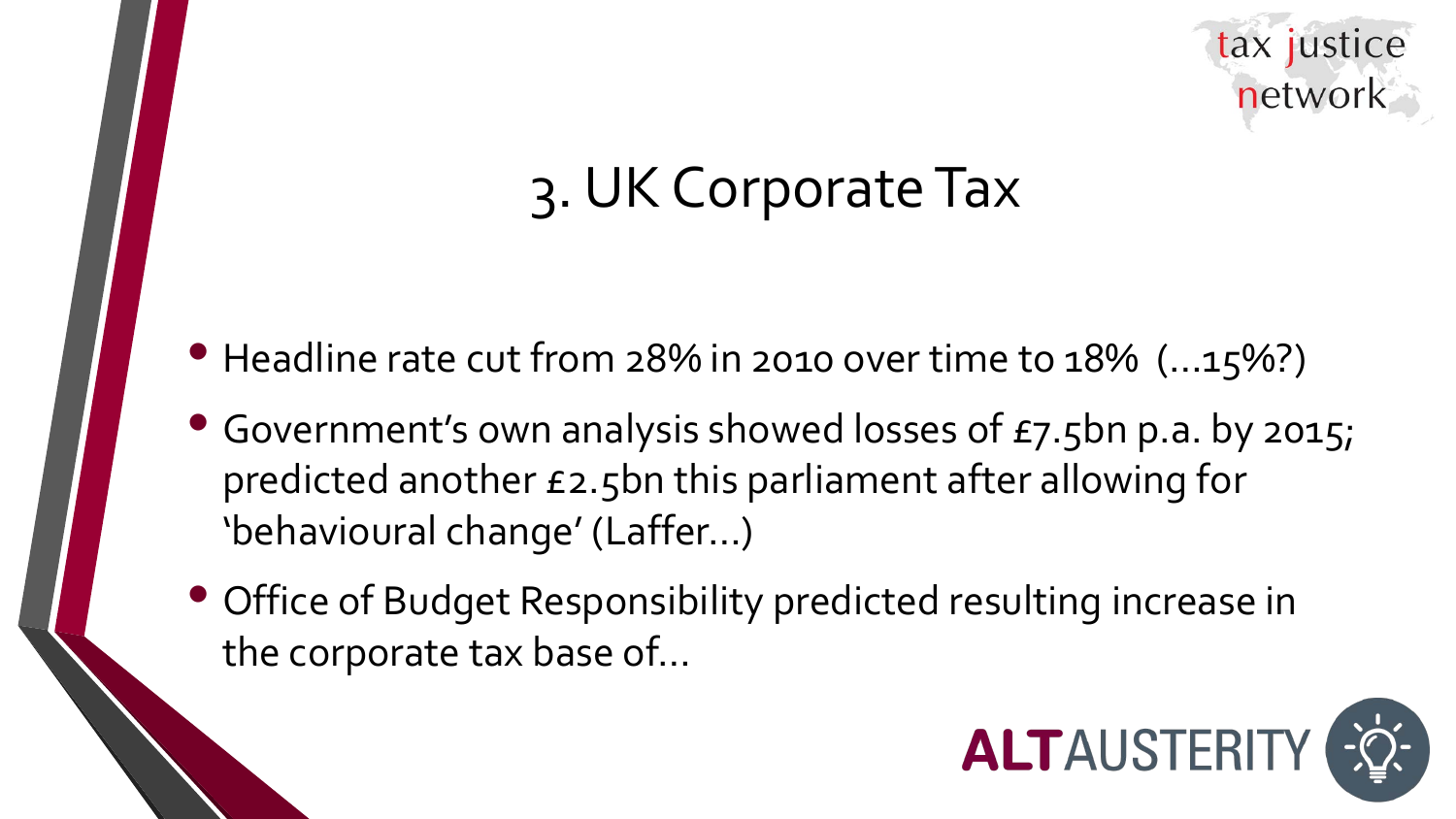#### Sources of changes in the tax-to-GDP ratio (2014/15 - 2020/21), per OBR





tax justice

network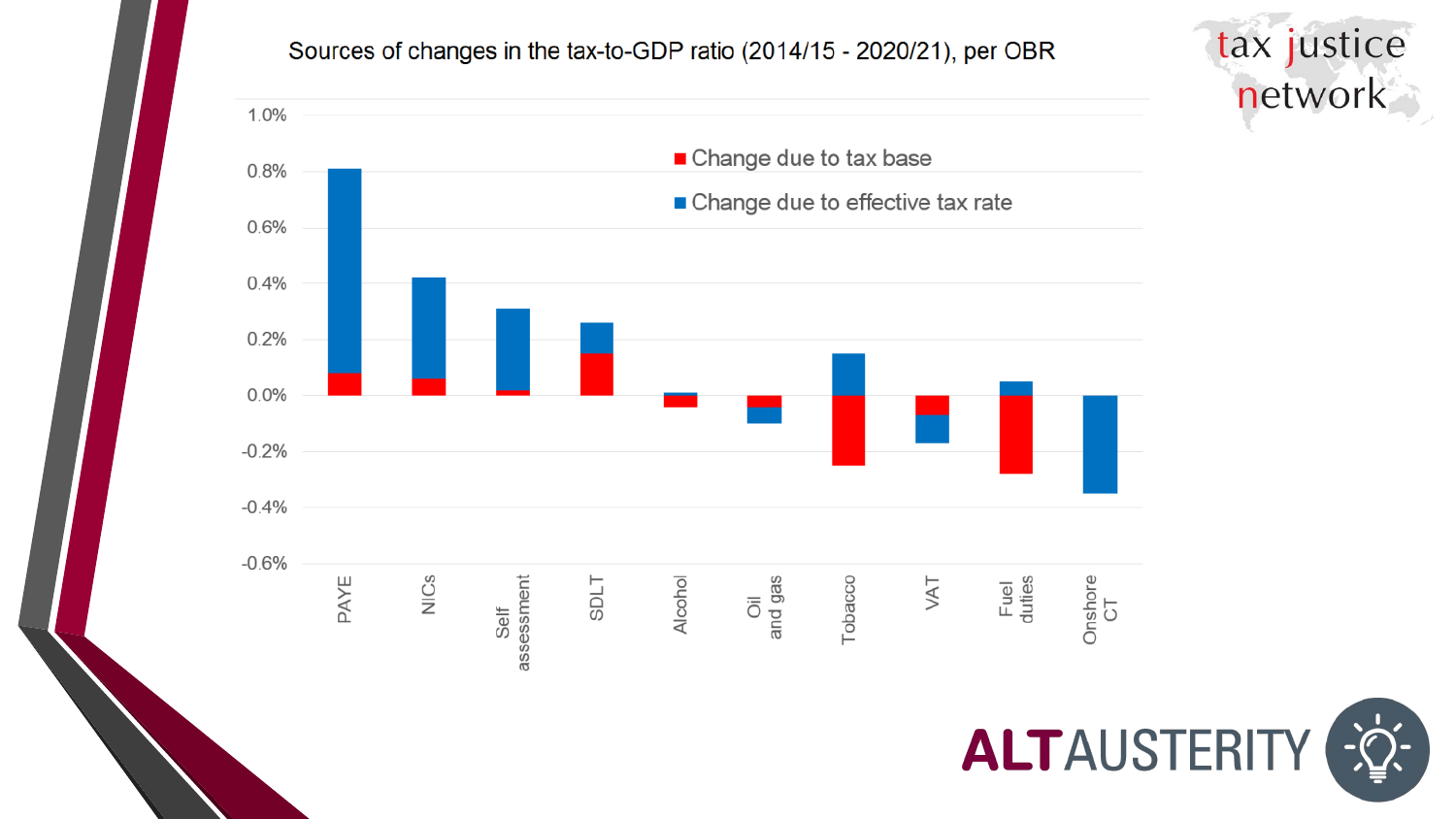

## 4. Policy Research and/or Influence?

- If 'austerity' reflects a comprehensive defeat of research-based policy, how will researchers respond?
- To remain 'apolitical', 'neutral', is to take a political position: one which makes predictably bad policy more likely.
- Qs for researchers:
	- Not: 'What is the gap in policymakers' knowledge that, once filled, will lead to improved outcomes?'
	- Instead: 'What is the gap in research communication that, once filled, will lead to improved outcomes?'
- Communicating to policymakers, and those who influence them (media and public) is key.

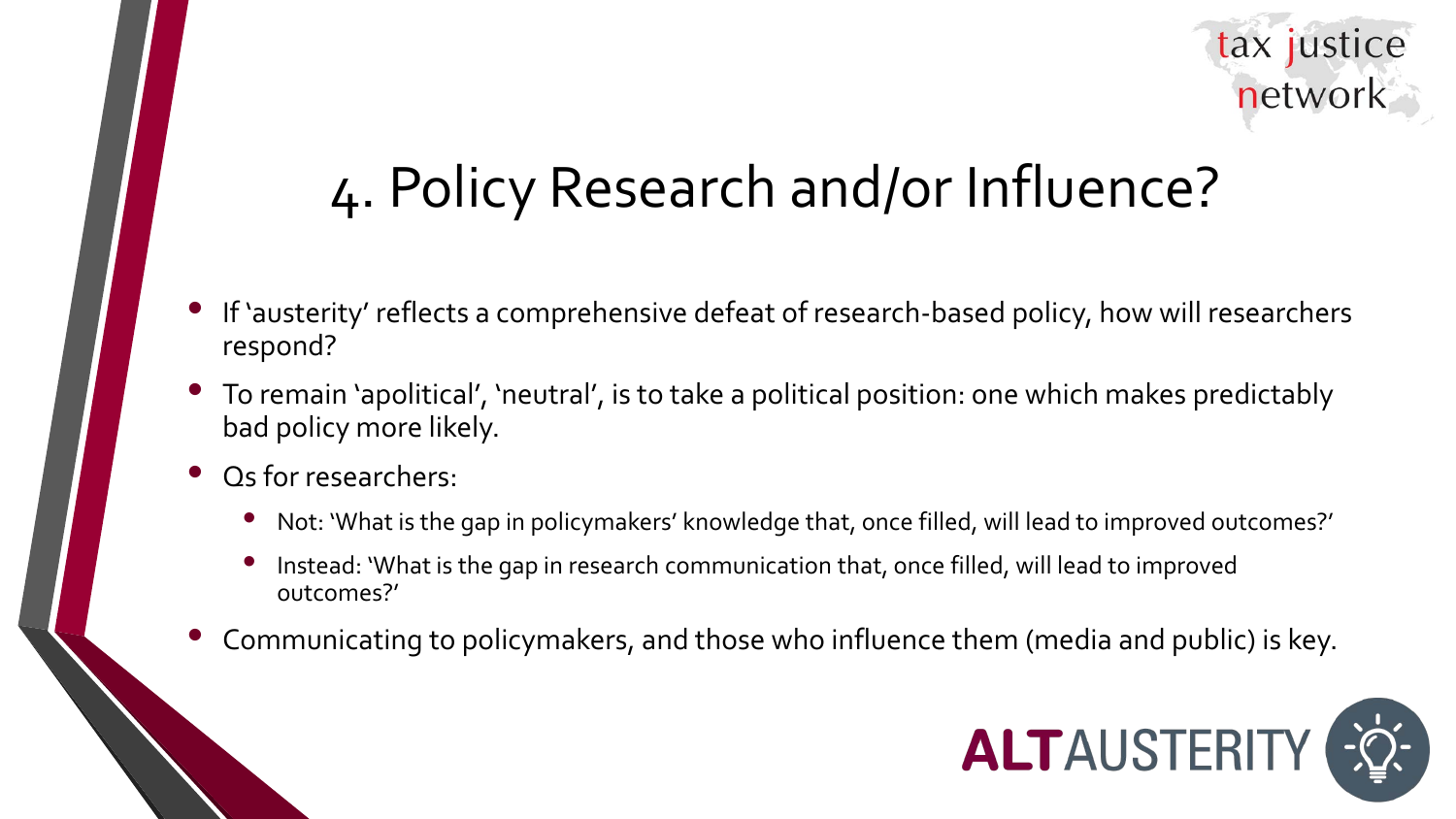

## Corporate tax in the UK: The triumph of 'austerity' over evidence (and what researchers should learn from it)

Alex Cobham

*Austerity and its Alternatives*

McMaster University, 14 December 2016

@alexcobham